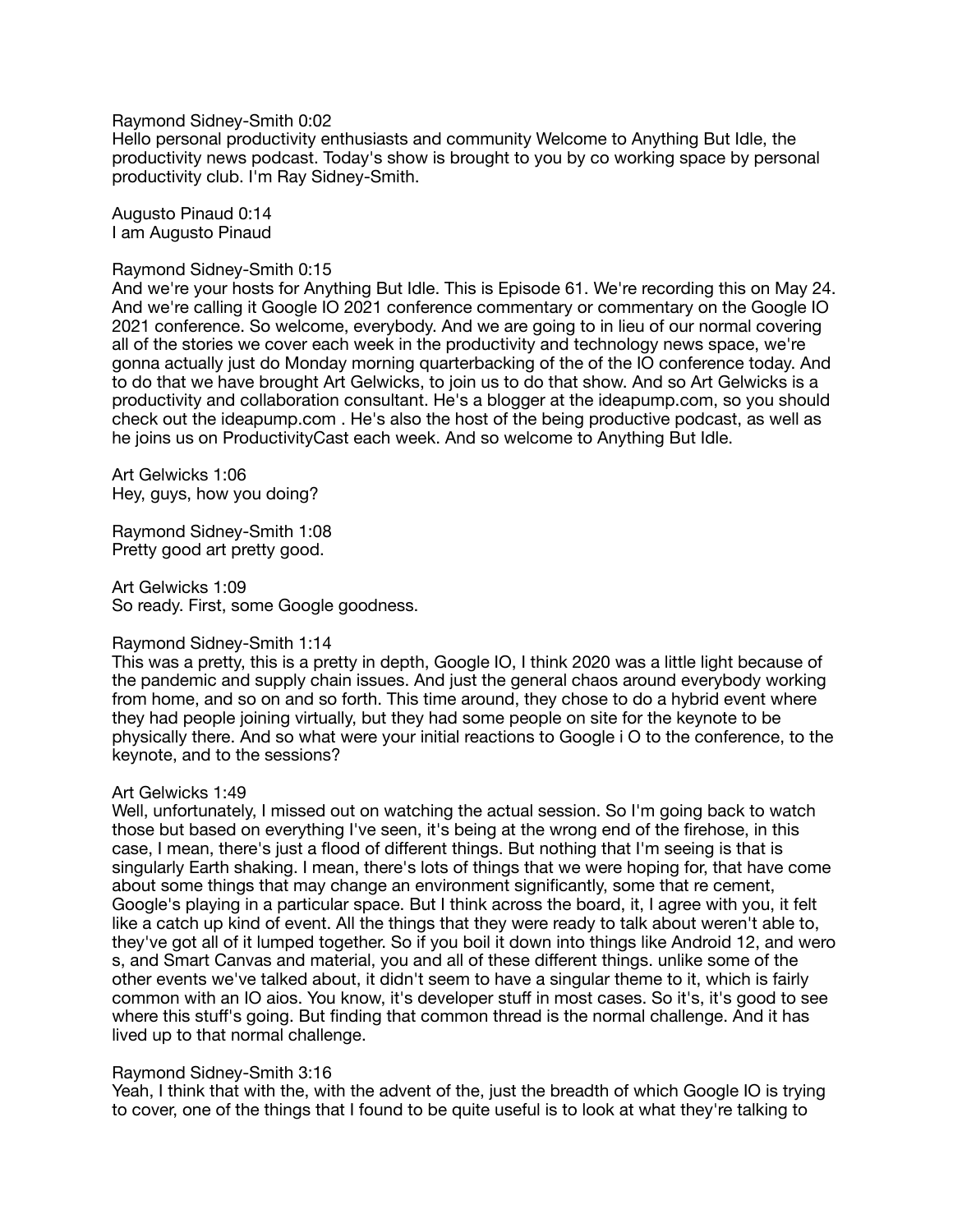developers about because they know that the press is watching. But this is really the developer conference, as you noted art. And what they were saying to the developers was also a little bit about what they were saying to businesses and consumers really saying to really, there's enterprise, small business and consumers, they're talking to those three groups of people in IO, notwithstanding the developers, most of the keynote is for that. And the sessions, of course, are not watched by the general public. You know, they're for geeks like us. And so they are really not. So so when you get to the sessions. That's where some of the the meat and potatoes of what's going on, that I really found quite fascinating to see how they were putting that together. I think some of them could have done a little bit better with the reading off of the teleprompter stuff, you know, some of them are just this reading directly off of a script. And it didn't like the sessions just weren't as convincing, as I don't know, they were just boring. And so I wish they didn't have as much of that. But, but they were still useful. I mean, the information was conveyed, but they have a lot of really intricate cool stuff coming down the pike. And so let's let's kick into where senator Pichai, who's the CEO of Google really started off, which was for him, he thinks that the future is lambda, and that stands for the language model for dialogue applications. And so then he had a conversation or he demonstrated his team having a conversation with people planet Pluto, and with the paper airplane, also to what I believe to be really boring parts of the keynote. But a remarkable movement though this is the successor to Bert and GPT. Three, in essence, this is bringing more natural language to the idea of having conversation with, in essence, a computer with the with the servers. And so lambda is this ability for you to take open domain, what they mean by open domain is that many different areas of knowledge and being able to slice that together to have a realistic conversation. Humans use all kinds of language, that doesn't mean what it says. And so like, we could say, Oh, really, that has a different application than the literal words Oh, really. So the the idea here is that it's capable of understanding that kind of language and continuing conversation. And so I thought the demonstration was not as great as it could have been, it could, they could have chosen much better examples on a paper airplane. I thought Pluto was was kind of interesting. But again, this notion that we're having dialogue with inanimate objects are also kind of beside the point, you know, like, from my perspective, the way in which they demonstrated duplex last year, and the use of the technology in a, in a small business environment where you call a business, and this AI is talking to you and capable of taking a reservation, or booking an appointment, those kinds of things. This is where lambda is going to take over and be really powerful. And so why didn't they just show a real life experience of saying, Okay, this is what we experienced in the business space. And now let's take it to that next level, and have a real rich experience that's going to really creepily, but accurately convey a human where human will not even know that the computer is helping them with a with a, a workflow, right, which is, you know, you call into these, you know, these call lines, and it asks you questions, you know, your name and account number, and so on, so forth, this is where this technology is going to be its most useful, because, you know, calling into those customer support lines, and, you know, navigating those phone trees, you know, you might as well want to poke your eyeballs out with pins. You know, having a real, real life like conversation, is just a nicer way to be able to facilitate that. So that's where this technology, I feel like has the most applicability.

## Art Gelwicks 7:40

So it's, it's definitely an early stage type of demonstration of the concept. But when you start to put it in some practical terms, I can see where they're going with this. I mean, this is not Google Assistant level two, that's that's not this. This is Google Assistant, like level five. But when you start to take, for example, the call center context, most call center structures, especially if they're starting to leverage AI technologies for non voice based and even voice based in some cases, where they're doing knowledge interaction with an established system, like a service now, they need the ability to adapt to the conversation, and adapt to the the idiosyncrasies of human questioning. This type of technology makes that much more viable, because it puts the load for finding the right information on the knowledge engine on the front,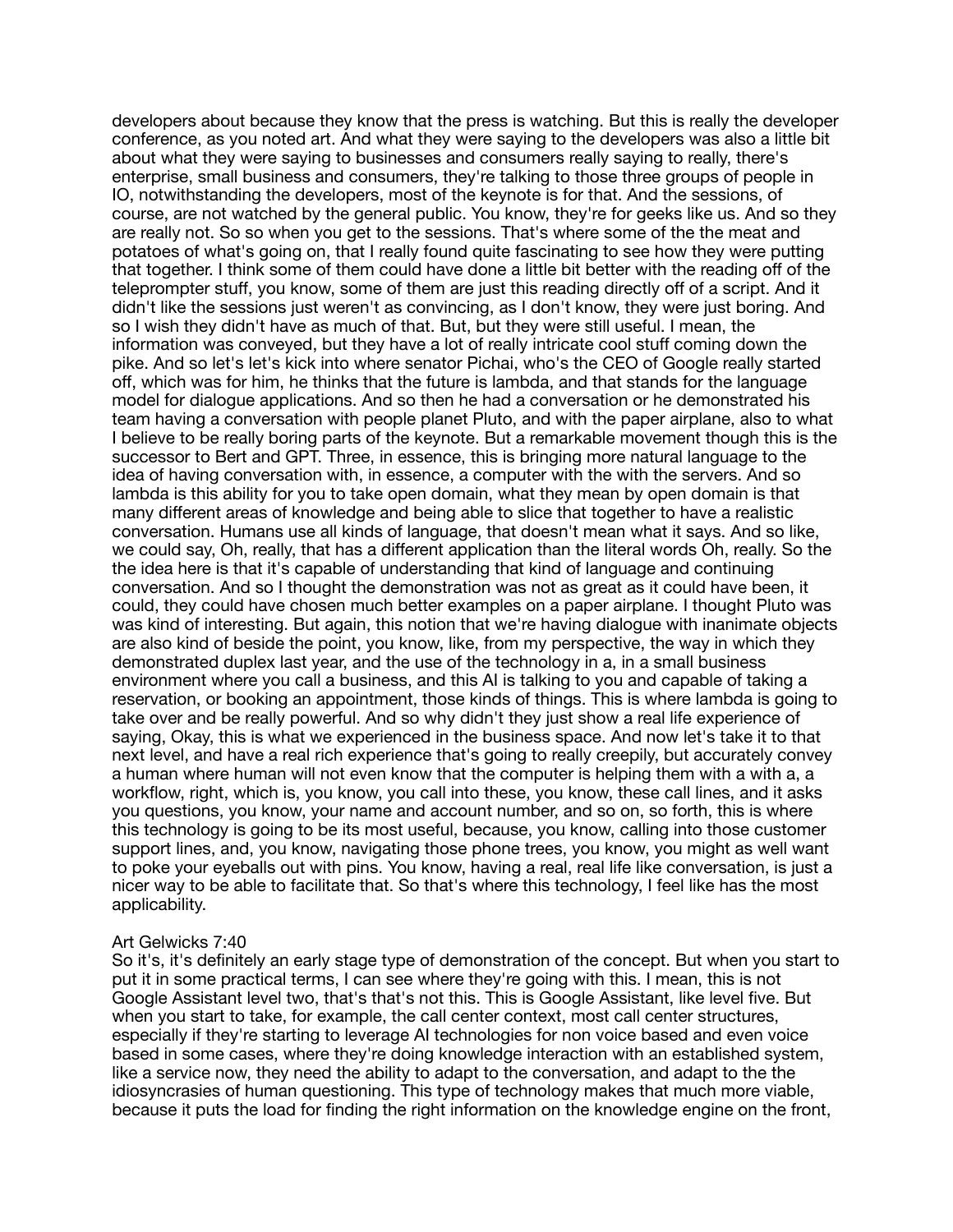rather than on the data store in the back where you have to provide so many different permutations. In this case, you could have one right answer, and have the AI system find its way to that right answer. The other thing that I think's interesting about that, we talked about this interacting with devices and the paper airplane, what intrigued me a little bit, because I can see this going down the path of IoT, I can see smart devices that are on their own smart. So for example, being able to instead of having to go through your your google assistant or web, whatever, you can go through directly to your air conditioner, you can go over to your air conditioner and say set the room temperature to 75 degrees. And that built into the system connected through Wi Fi in the background. And it decentralizes that requirement. It also provides a greater targeted user experience, if you want to think of it that way. Because if I'm talking directly to an air conditioner, there's a limited number of things I'm going to be wanting to ask it. I mean, I'm not going to want to know what the latest Manchester United Football score was. Doesn't matter. air conditioner is not supposed to know that. But if I have a home assistant, yeah, that may be part of its purview. So it allows me to target that a little bit. Better, this is definitely down the path, I put this in the same type of bucket as when they demonstrate quantum computing. This is a get the developers fired up on Wow, we're doing really cool innovative stuff. And now we're going to talk about the stuff that we're actually going to do.

## Raymond Sidney-Smith 10:18

And they have to prepare themselves for a post to advertising income world, right there. They know advertising revenue is going to eventually not be their primary source of income. And it pays them billions and billions of dollars a year right now, they need to supplant that somehow. And this technology, they're hoping they're going to they're going to hit, you know, jackpot, on some new form factor for consuming the web consuming technology generally interacting with technology, the core, the underpinning for that technology, quantum computing, and the way in which we input output in some other way, that leads to a greater monetization of that content on the web, because quite honestly, they're doing a lot to circumvent or to be an intermediary to web publishers today. And so if I'm, if I'm a blogger, or if I'm a creator, in some way, shape, or form, and Google indexes me and is basically providing no hit search results, they're just voicing to me that the answer and not really giving me the traffic. Well, why should I? Why should I contribute content to the index, this really creates a challenge for the entire ecosystem that was once founded on being supported by bringing people to your website.

## Art Gelwicks 11:31

But it does flip the equation a bit. And that's when you do a voice based search, you only want one answer, and that's the right one, you don't want pages of responses to go through. So controlling and defining what that right answer is that comes out of that voice based search is a huge monetary opportunity for places like Google, because now, can you buy that right answer? Can you buy and you know, paid to be the right answer? Well, how is that determined? And what's what's the engine that goes behind that? And how can you demonstrate that that applies? Through clicks, it's easy enough to show that kind of ad revenue through voice searches, it's a little bit different. There's the advertisers aren't that savvy yet. So you're going back to a situation almost where it's like radio on steroids. People are asking questions and listening to specific things, or it's actually more like podcasting of all things. How do you, you know, advertise within the podcast itself around a keyword? Could you tie these together so that during a podcast playback, a lambda based engine is then monitoring the playback and, and providing you advertising that is tied to the audio track of the podcast on the fly? Those are the types of things that I can see this technology being woven into by Google, to your right, maintain their revenue models, because advertising is going to change. I mean, it will always change. Some of this stuff's going to be around a long time, but it has to evolve if it's going to survive.

Raymond Sidney-Smith 13:06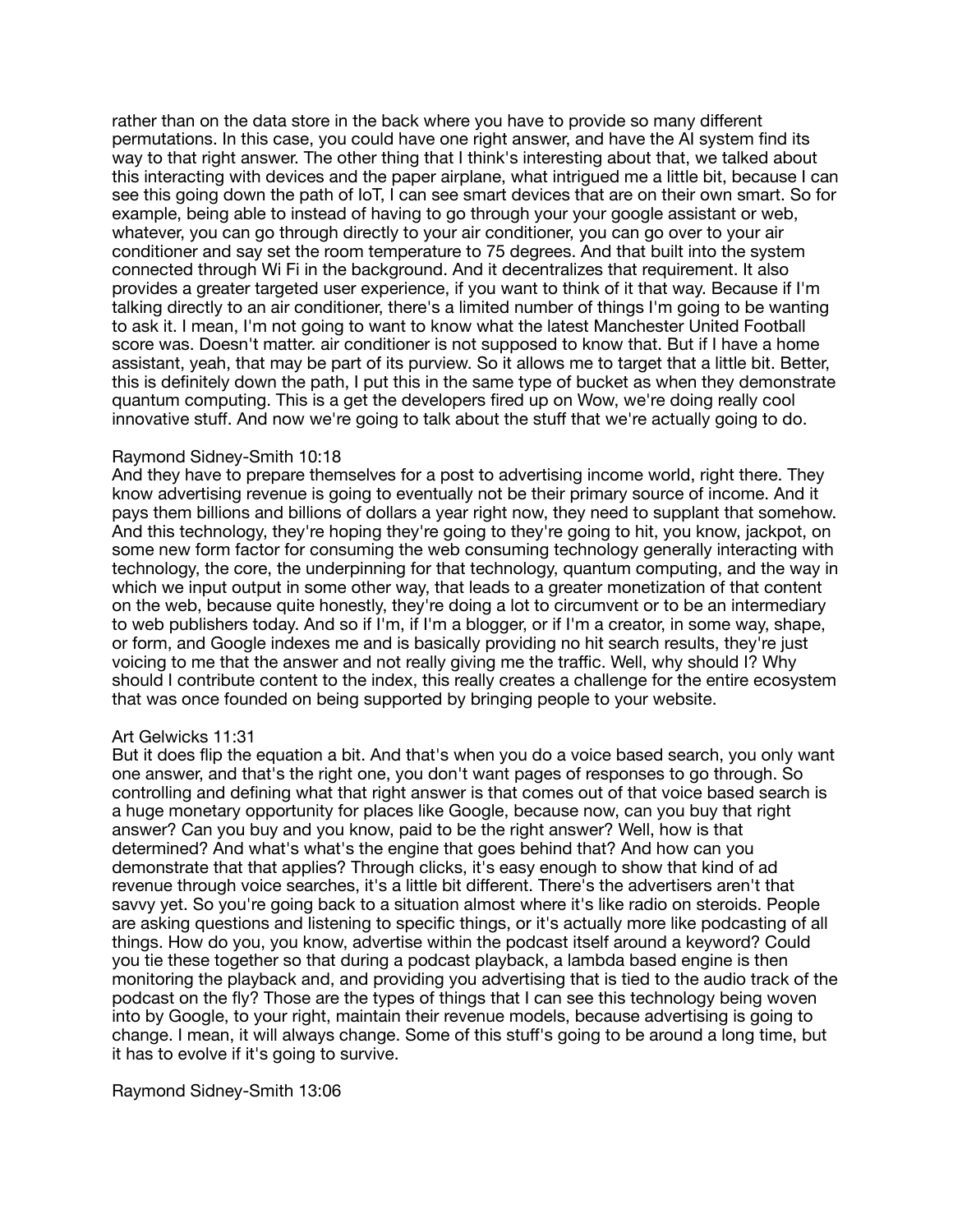Yeah, and this the notion of sponsored content on a Google scale, scares the bejesus out of me. You know, think of think of the political upheavals the the ability to buy elections, if people are just listening to answers that they're asking to a trusted source like Google, and it's being purchased by, you know, you know, a dictator, or even just a dictator in training, which, you know, we here in the United States have already unfortunately had to experience. So, you know, like, there's just a, there's just all of those potential political ramifications there. I'm curious how they'll navigate that. I know, they're aware. I know, they understand that there's a clear bias when it comes to race and, and those kinds of issues in the machine learning algorithms. So it's all very interesting, I think, yes, we're nascent very early on, but you definitely see the glimmers, these are these are these little glimmers in their eye of what Google thinks it can build for the future. And that's really,

## Art Gelwicks 14:05

and as I said, it makes sense at that point in the presentation. Because as a developer, I want to know where this is gonna track 357 years. So I'm headed down the right path. I'm not going down a dead end route from my development work, or my strategic work.

## Raymond Sidney-Smith 14:23

Absolutely. Alright, let's let's move on to I think what was probably the next biggest item that Google announced, which was Smart Canvas, so so that people have a little bit of background here. Smart Canvas is those of you who are old enough to remember Google Voice, sorry, Google Wave. And so Google Wave was the ability to have a kind of a navigational conversational document creation slash, you know, project collaboration tool, those like all mesh together. And so the way in which they've decided to use Smart Canvas is in essence to be able to do Things like doc Sheets and Slides, and flip that. So the primary thing you're engaging with is the content and the conversation then get seamlessly integrated into that particular ecosystem. So you can think about, like, I'm editing a Google Docs document. And, and I want to have a conversation with my team around that I can now pull in Augusto, and Art into the docs document. And now their video feed or audio feed is now in the document as we're having that conversation. So it really starts to blend together, you start to see this change, and what is what's, what's the platform you're using for the creation of the content. And it becomes It doesn't matter. Because if I'm in Google meat, I can bring you into the document, if I'm in the document, I can bring the Google meat into the document. So it doesn't really make any difference. And that's kind of the point.

# Art Gelwicks 15:53

Yeah, this is the logical path that we've been headed on for the longest time. But as we started moving most of our applications to the cloud, we've been able to eliminate the walls and the silos created by desktop level applications. We you see that with Microsoft fluid framework, you're seeing that here with Smart Canvas, you have this ability, it's been around a long time, Windows used to have it with object linking and embedding the same idea of turning content in any form into a modular type of structure and being able to integrate those pieces together, the lines are being blurred. And it, it just makes sense that Google has brought this as part of their offering, because they have the tools. And the best part, they don't have a desktop legacy to deal with. Everything being browser based puts them that much further down the path, they're not fighting that battle. So to me, it makes perfect sense. If you are, if you're bought into the Google ecosystem, and you're using the Google suite tools, this will provide you a huge number of capabilities. The only thing I found that I'm taking this from the Microsoft side of the fence is that this type of attack usually has a fairly steep learning curve for effective adoption, not so much doing it. It's not hard to drop the pieces in. But once you know how to drop the pieces in, what are you going to do with it, then? And that's where most organizations either struggle, or as I've seen fall flat on their face with trying to do this.

# Augusto Pinaud 17:24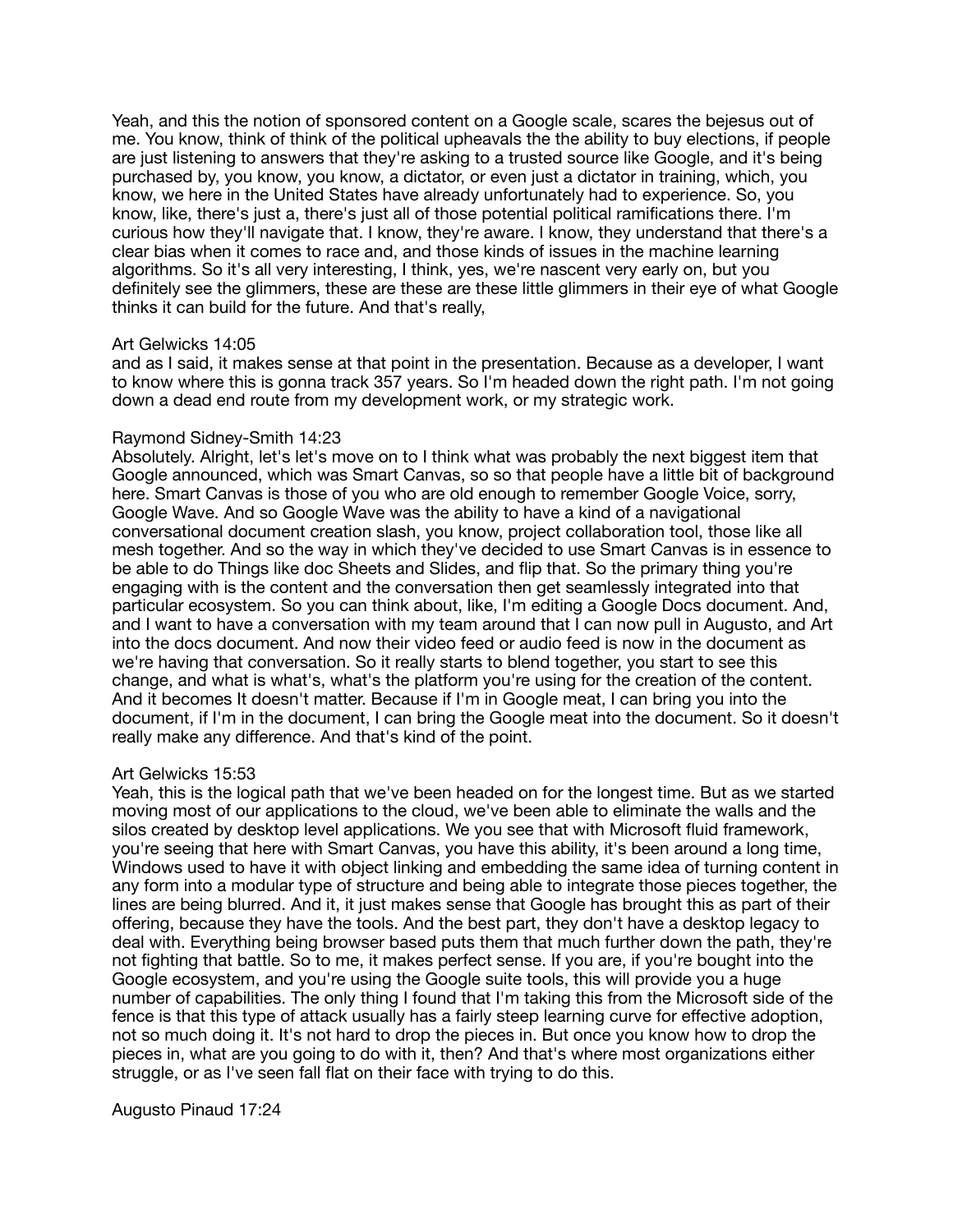Yeah, thank you. Sir, I think you made a great point in there on the adoption, it is how steep is going to be that learning curve, because when you take things like Microsoft Teams going, going to the Microsoft fence, a Microsoft team has an incredible amount of features, when you can work with the files create the team's creative folders. But the average Microsoft Teams user, that they don't even they don't even are aware that those kind of exists. So how Google is going to Google, it's not exactly known for this job. So how they're going to really get the people to see that. That said, I believe it's really powerful. Dropbox had a thing called paper, I think what it's called, where you can basically do something similar to this one, use the link, attach the files. That was what came to my mind more than Google Wave, when this came and make it to a place where you can now start getting more into the real task collaboration process, that there really not that many tools in the market, there is more and more organizations moving into this, leaving a personal productivity aside getting more into these collaboration, these most task management and how Google is going to respond to this, this is a great place, if it survived the time for Google to come and really make that task based collaboration and productivity happen.

## Art Gelwicks 19:00

I think where we'll see the win on this right away, or earliest days will be in the education space. Because the natural inclination of students as content creators, on other platforms will logically translate into this. I mean, they are much more multimedia focused, they are much more content derivative and consumption focused. So the classic Google Doc is very boring to them. The classic Google Slides is very boring to them. But to be able to integrate those together, lends itself more to the way they're used to consuming content and also creating it. So I think the educational space will probably make this jump much faster than the corporate space because again, corporate requires creativity. Unfortunately, 95% of corporations are not creative. So they go in and they they do the same thing that they've always done time and time again. They may try it once or twice. You may see HR departments and training depart Pick it up a little earlier. But I think it's going to have an extended curve to it to be able to get to that level of adoption. That said, like I said, this is, to me, this is the price of admission, right? Now you need to have these kinds of things, if you're going to consider yourself having a complete suite of I don't want to say productivity tools, but office tools.

## Raymond Sidney-Smith 20:25

Yeah, I like the way in which they, they have decided to implement this in some way, shape or form. They're using what are called Smart chips, which allow you to go in and tag people throughout the ecosystem. And that gives you greater function. So so you probably already have seen some of this, if you use the commenting function in Google Docs, or in Google Sheets, or Google Slides, you can add and then put someone's name, and it'll show their name or email address if you have it in your contacts. And then if you add them, you'll get a little checkbox below that, and it'll say assign this to so and so they're basically adding to that functionality directly inside of the documents and inside many of the other files within the system. So Doc's tasks and otherwise. And so this, I think is going to be really nice. I mean, it would be nice that if you have a bunch of documents, and people tag you with assignments, they now all get collated and put into your Google tasks. So now you can see all of them, which is just really, really seamless and convenient.

# Art Gelwicks 21:22

You're hitting the thing that I was hoping you were going to hit on, which is there is an inherent problem with this. And I say that specifically, because I've seen it happen on the Microsoft side, being able to do the at mentions is really great. I mean, you can flag people to do it. The problem is it becomes overwhelming quickly. And there's no centralized management of it. So if you are trying to project manage something or even Task Manager at a basic level, these things can spiral out of control rapidly. Everybody gets assigned to this or that and there's no tracking of it. There's no follow up the mentions come through Where was that? I don't know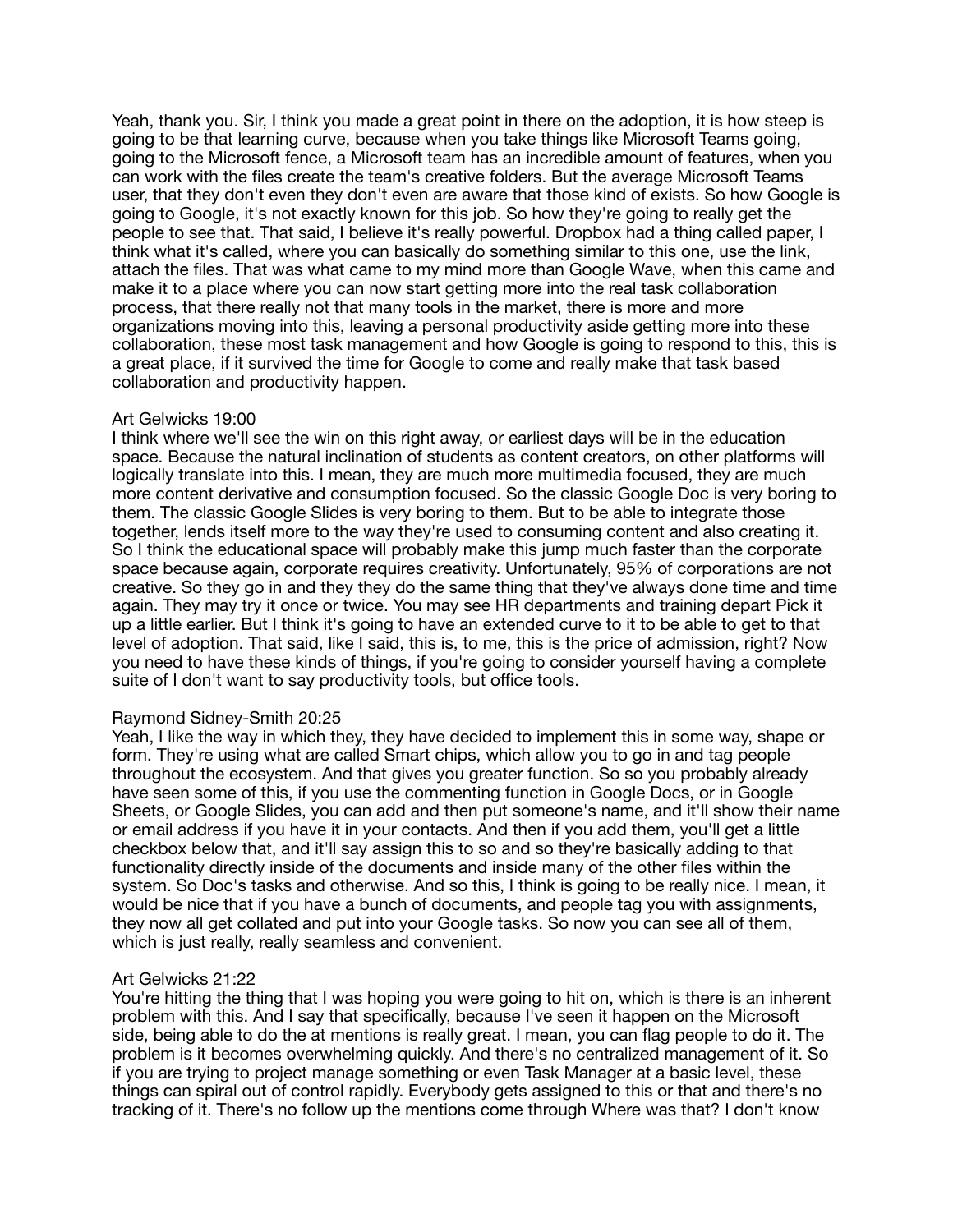where that is now. And you wind up with this just complete cluster of activities and interactions that will drive you bonkers. So developing an operational strategy around how do you use this? What's most effective? When Don't you want to use it? You know, what's the follow up process and procedure? It really is money well spent to sit down with somebody who has worked with this kind of tech, maybe not necessarily just the Google one, but this type of technology? and talk to them about well, how should a team most effectively collaborate within these kinds of tools? And what are the do's and the don'ts. And without doing that, you're going to bring this stuff on the line, you're going to use it and maybe a couple months of moderate success. And then it's going to fall by the wayside. And there'll be another last implementation.

## Augusto Pinaud 22:51

I don't know I I think more and more, this is something that resonate more with younger generations. And this kind of collaboration, if they do it well, and they integrated well, to to Google task that could really make a difference where they are, you can click and come back when everything online in the browser in the browser that will allow you to jump from one place to the other and could make it really interesting. Um, I think that with the addition of the checklist that you can create, and then integrate all that, I think that can make something really interesting. I don't

## Art Gelwicks 23:33

disagree with you at all, I think there's a natural aptitude because it is familiar with, you know, direct mentions in Twitter and an ad mentioning someone that bar to adoption is much lower at at the user level. The problem is most decision makers are not that younger group. They're the older group within organizations. And unfortunately, they don't quite get it. So they don't lead the way they should to encourage this kind of adoption. it winds up having to be grassroot, which is very difficult to get centralized adherence. So I, I would love to see more organizations say, hey, there's new tools here. You guys get this show us how to use it. Unfortunately, most organizations don't want to relinquish that level of control internally.

# Raymond Sidney-Smith 24:18

Yeah, that's true. Yeah. So so let's let's move on to a little bit more in terms of Chrome OS. So I O launched a whole bunch of new features in the Chromebook and the Chrome OS space. And so what were some of the things that stood out for you in the Chromebook space?

## Art Gelwicks 24:39

Well, with me, the Chromebook space is always one of those intriguing ones, because I hate to say it always feels like it's getting left behind. But not so much. In this case. They have that natural extension, they're really pushing in the tablet space. Again, they're looking to start to leverage the higher end Chromebook devices and recognize Is that they have that functionality built into the, to the system itself. Being able to have a tighter integration of the phone hub, to your Chromebook and tying your photos indirectly, your web app menu applications, those being more tightly integrated and the notification badges, you know, it's about time they start to clean up those notification badges. There's just basic things, one of the things you can tell right away that they've learned from this whole pandemic situation is the need for multi monitor support. And sure enough, Chrome OS is going to be picking up multi monitor support for web apps, that type of thing is really critical, improved USB, serial device support, and even stuff in the back end, they're compiling with what's called spark plug right now, which is a faster JavaScript compiler, which, unless you're a true geek, you're going to have no idea what that does, except you're going to notice that things go faster, because all your JavaScript has to be compiled before it can be executed. So that type of a change within the operating system is going to make that perpetual commitment to the Chrome OS platform, that much more integrated, I think we're going to continue to see this to be a viable, you know, viable computing platform. It is truly coming into its own that in their take, and we'll talk about this later on. But they're taking the material you concept. And they're bringing that to Chrome OS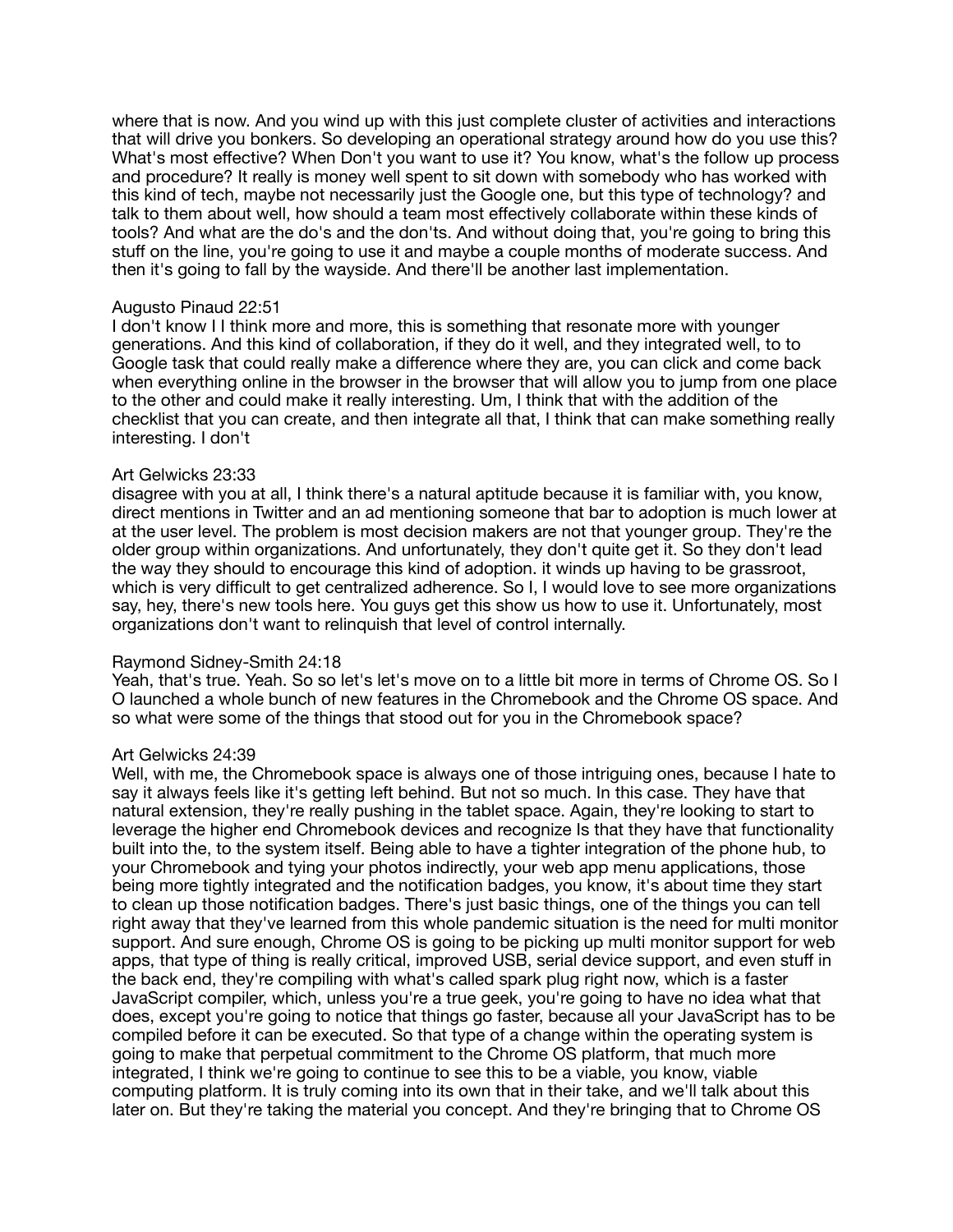as well to give you more control over that canned environment and make it more personal. So I think there's a lot of nice potential. And I also love the fact that you get the updates so fast. I mean, you'll have to wait until a carrier decides to release it.

## Raymond Sidney-Smith 26:47

Yeah, Android. Oh, my goodness, that is such a problem. No, I wanted to underscore just two pieces here that you talked about that I think are going to underpin the future of Chrome OS. One is that web app link handling, now you're you're able to actually have this high, highly rich experience when it comes to clicking on what is a pw a progressive web application. And so now you can open up an application in its own window. I use this quite often on my desktop on the on the Windows and Mac OS desktop, in terms of utilizing applications. I don't want to install WhatsApp on anything ever. And so being able to get it in this progressive web app, experience gives me a separate window, I get to utilize it on the desktop when I want to. And then I close it and it blips off the work off the radar. Same thing with many, many other applications, you will see a little install icon, it looks like a little down arrow kind of inside of a square in the browser. When you're in Chrome and any other chromium based browser, you'll see that little icon, that means that you can actually pop that application you're in into its own window, and it becomes its own app, which is just incredibly helpful because you don't have to have a bunch of applications installed. So I'm really pleased with that. And then of course, giving greater file system access. They're they're basically integrating the file system API, so that now when you're in the browser, you can actually access file system applications securely. And in this fluid way, those two pieces, there were really huge announcements, because I think they're really trying to force through into more enterprise, and more just like everyday consumers who saw the power of the Chrome OS platform during the pandemic, because it was inexpensive. And it just gave them an opportunity to utilize it for students and for families that needed to work remotely. But now they want to be able to say, Yeah, but it can actually do so much more. And I think that's, that's the next phase

# Art Gelwicks 28:45

between last year and this year. I think that I can't remember the exact number but is chromo or Chromebook sales were like, up over like 200%, or some some insane number. It's, it's that type of thing that has, I think, has re invigorated. Google's thinking about where this thing can actually go, I would not be surprised I'll throw this out there. I would not be surprised if within the next year or two, we start to see progressive web apps be able to be installed on Android devices as if they were a regular application. I'm willing to put that out there that they're going to start going that there's always been this talk of making Android based Chromebooks and merging the two I don't know that they'll merge. But I think we're gonna see this start creeping the other direction, because I think they're starting to really recognize that this is the alternative. I mean, this is the third player, Windows, Mac or iOS, and Chrome OS can all be for all intents and purpose purposes be spoken of in the same conversation now, and up until this point, I don't think they could be

## Augusto Pinaud 29:59

but I feel They're doing something really they're playing the game really well, because they look into Okay, what people who are in this corporate environment thing that their computer should do. And this is this is taken from, from Apple to Apple, give access to the mouse for the iPad, how long? why there was no reason, okay, other than corporate stubbornness, if they will have give access to the mouse as they did now, people will have understood long time ago that they could work on this thing. Instead, they decide not to, instead, I think Chromebook is doing this really well. Okay, I'm going to give you access to the file system. So you don't need to understand what is on the back, I'm going to give you your multiple screen, your access to multiple monitors support, so you understand that this machine can work the same as your windows, most users don't know, their back end, that's good. But they know I need a mouse or they know I need multiple support. Giving that it's given. Now corporate two things, okay,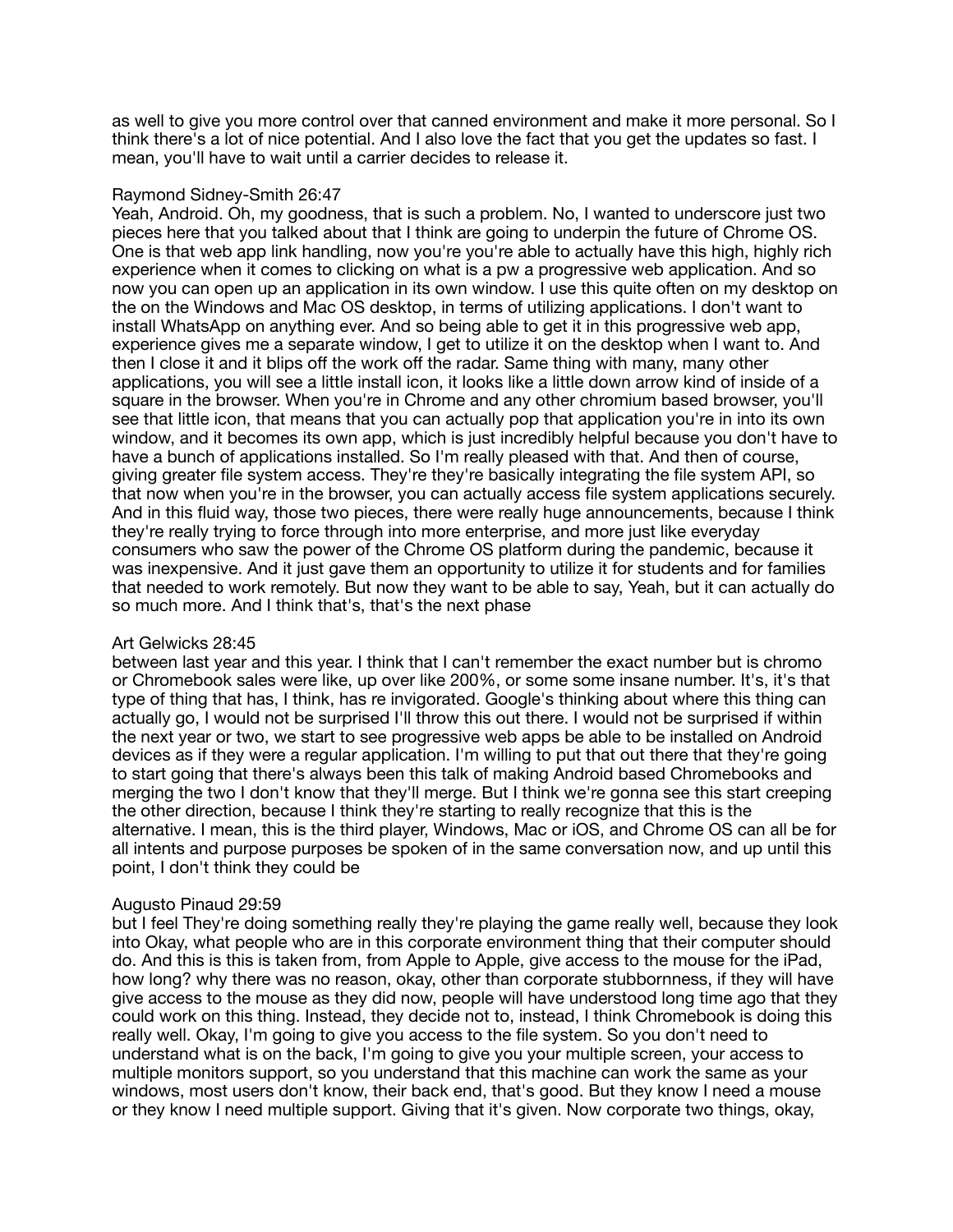I'm giving you a machine that is as capable, but much cheaper. And he will do Your will your users will not complain that they cannot do the multiple support or multiple monitors, they will not complain that they cannot access their, their file systems. And these things, I think, are doing that really, really wisely.

# Art Gelwicks 31:30

But something is played right into their hands with this too. And that was that Microsoft last week, officially killed windows 10x. So they're lightweight Windows has gone by the wayside. Now they may go down some other path, you know, it's Microsoft, they always change, depending on the wind blowing. But this is this is one of those situations where I think, looking into devices, they're the only Chrome OS is the only thing that plays in this price area. I mean, you're talking a massive machine for sub \$600. Nothing, you're looking at tablets for anything else, or a bottom of the line notebook. So here, you've got full powerful capability, I think that they're recognizing their player. And I think you're right about the corporate space too. Looking at the number of businesses that had to use VPN technology, use VDI technology, use, you know virtual machines and that sort. Well, you can do all that through a Chromebook connection. And that means that when I ship out, laptops or Chromebooks to people, I'm shipping out 200 \$300 Chromebooks or \$400. Chromebooks, I can do that at the end, we proved that could be done in the education space, because you look at the massive number of them that were bought by schools, corporations are going yeah, we could do that too. And that's a heck of a lot cheaper, and a lot easier to maintain.

## Raymond Sidney-Smith 32:53

Yeah, and project crostini, which is the Linux implementation on Chrome OS is coming out of beta, they're coming out of there, it's coming becoming a stable part of the of the platform now, which means that for people who want to have that greater geekier side and install Linux based applications, it's opening up that entire world, and that entire ecosystem you got to be you're going to need a beefier Chromebook than those lower end versions. But for kids learning, coding, you know, all of those things, being able to turn on Linux and be able to have access to that operating system inside of the Chromebook, I think is just a stellar, you know, angle for Google to play here. And, and really smart for the corporate space that wants access to those things on different form factors. It's not just about a Chromebook and a laptop experience. This is Chrome OS, in many different devices, being able to be utilized in many different form factors. And for many different uses.

## Art Gelwicks 33:52

Well, and didn't Google buy. Is it cloud ready? I can't think of the name right now. I'm

## Raymond Sidney-Smith 33:58

probably never aware is the name of that company. Cloud Red Cloud red. Okay.

## Art Gelwicks 34:01

So that's and I think that's one of the things that people forget a lot is that Chrome OS is the only thing that works on old machines as well as new. It allows you to to maintain a hardware technology investment by a factor of five longer than any other operating system. I got an iPad sitting back here that I can't use because I can't get anything past I iOS 12 loaded on it. So now I got a bunch of apps that won't even install well chromis that's not an issue. I don't have that problem because their stuff supports forever now, although I am going to have to upgrade my notebook but that's all different.

## Augusto Pinaud 34:39

That's what he's interesting. If you convince the corporate I don't need you don't even need to buy the hardware, you can now get the Neverwhere put everybody in Chrome, everybody in that model and make everybody run. That is a winning proposition for corporate to make that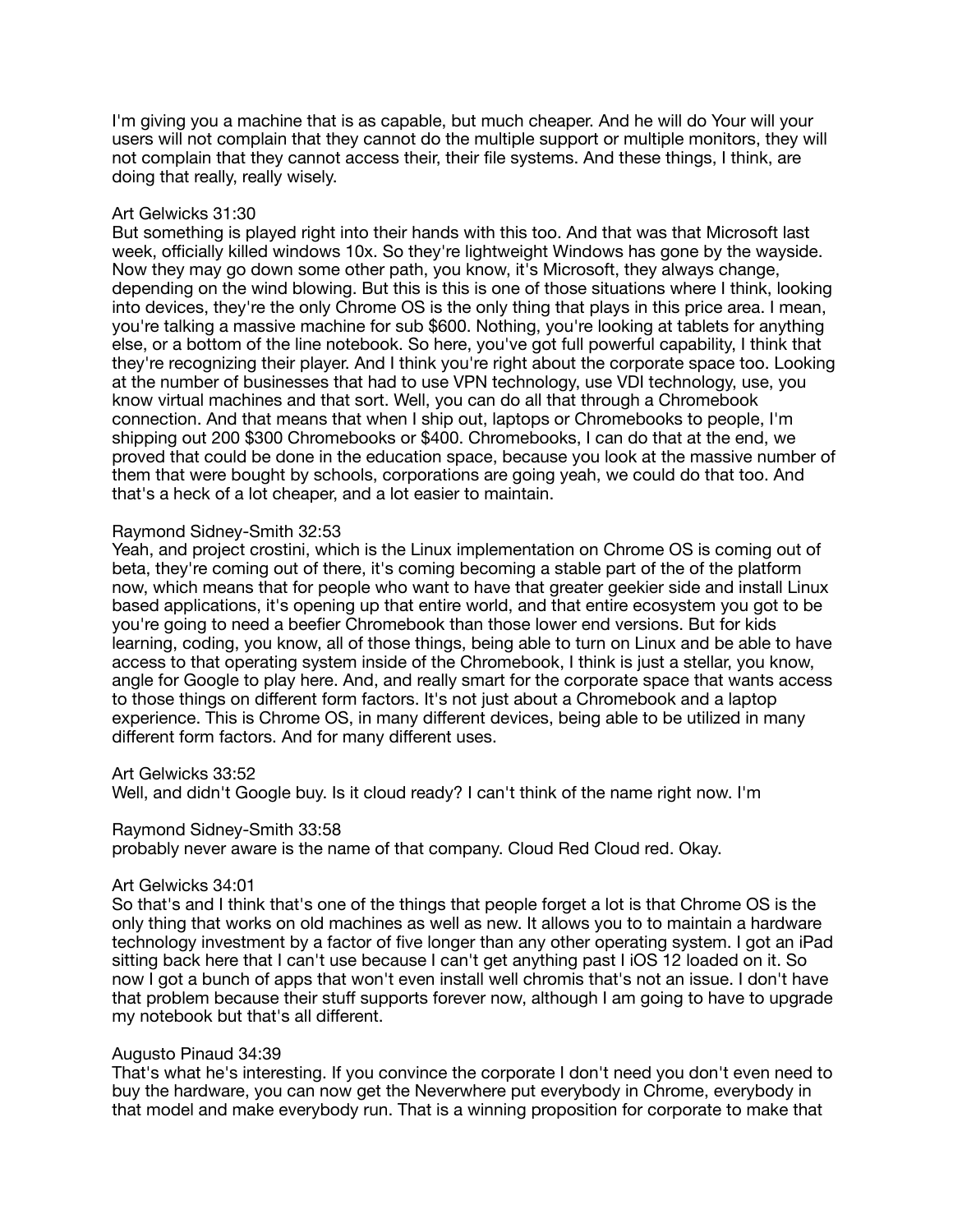change. Yeah, you Keep your cycle of machines, you know, you don't need to change anything, all that you're going to do is come to these machines with that USB drive install, never wear that now will give exactly the same chrome experience. And any new machine you buy new Chrome's that is for corporate a massive proposition.

## Art Gelwicks 35:22

If I've got 10,000 workstations, and I can go through and I can install Chrome OS, and get rid of 10,000, Windows licenses, I kind of think that's paid for it. And I don't care if you're going to use Google's platform or Windows three, or Microsoft 365, or whatever you're going to use. You might as I know, the machines are going to work. Yeah, the machines will run so

## Raymond Sidney-Smith 35:47

and something that people don't realize is that cloud ready, or Neverwhere that is has a bunch of other technologies behind the cloud ready concept. So Cloud ready is not just for computing devices, we're talking about displays, like large billboard banner displays point of sale, there are all kinds of use cases where you want to have digital displays, and interactive displays, kiosks, and otherwise, and cloud ready was ready made for that they also have the the healthcare and, and the HIPAA compliance and all the other electronic health records compliance technologies built into their system so that they can actually get that stuff up to speed and up to scale in enterprise very quickly. That was why Google bought them. It wasn't so that you could turn your whole old home laptop into a into a ready made machine. That was a byproduct that was a benefit of it. And we'll see, you know, hopefully, Google Playstore come to the cloud ready platform on the Home Edition, that interim Enterprise Edition is really where the actions at for Google. Okay, we have reached our halfway point or a little bit beyond it, I want to I want to take a break, and then we'll come back to talk about material you. We're going to talk about Android 12. And oh my god, the resurrection of wearos. So we will meet you after the break. Well, working in person may be normal for you. It's unlikely your co workers are as interested in being productive as you are, or working remotely or from home can be isolating and there's something powerful about being with productive people, even virtually that helps you be more engaged. If a flavor of these sounds familiar, co working space by personal productivity club is for you. co working space is a virtual work community designed to help members be more effective and efficient in their work and personal lives. At its core, we provide goal tracking and host focused action sessions throughout the week for accountability and camaraderie, visit Anything But Idle comm forward slash co working to learn more CO working space lives inside personal productivity club digital community for personal productivity enthusiasts. So you can find people who use methods and tools you do to, again, head over to Anything But Idle comm forward slash co working to see how co working space can help you be more productive. And now back to our show. Welcome back, everybody to Anything But Idle on Ray Sidney-Smith joined with Augusto Pinaud, and our guest Art Gelwicks to talk about the Google i o conference, the developer conference 2021, our Redux, our commentary on that. And so let's kick into the material you the announcement was was that Google has redesigned a new design language, and they are calling it material you and it seems to be so much more than just a simple refresh of their material design concept, their material design language that they that they developed, what do you think about material you?

# Art Gelwicks 39:02

I'm have mixed emotions with material you. And here's why. I love the idea that they are opening up the ability to create a user environment that's much more of what I want. Because that's what you've always had on Android is the ability to go through you load a different launcher, you load a different application and you can tune that. They're putting that into the operating system. That beings and if you have an opportunity go look up the design imagery, you know, it looks very nice, I gotta give him credit looks solid. I liked the feel of it. I like the flow of it. Based on some of the improvements, it's supposed to reduce core system utilization by up to 22%. It's supposed to reduce the system server on our system server use on the big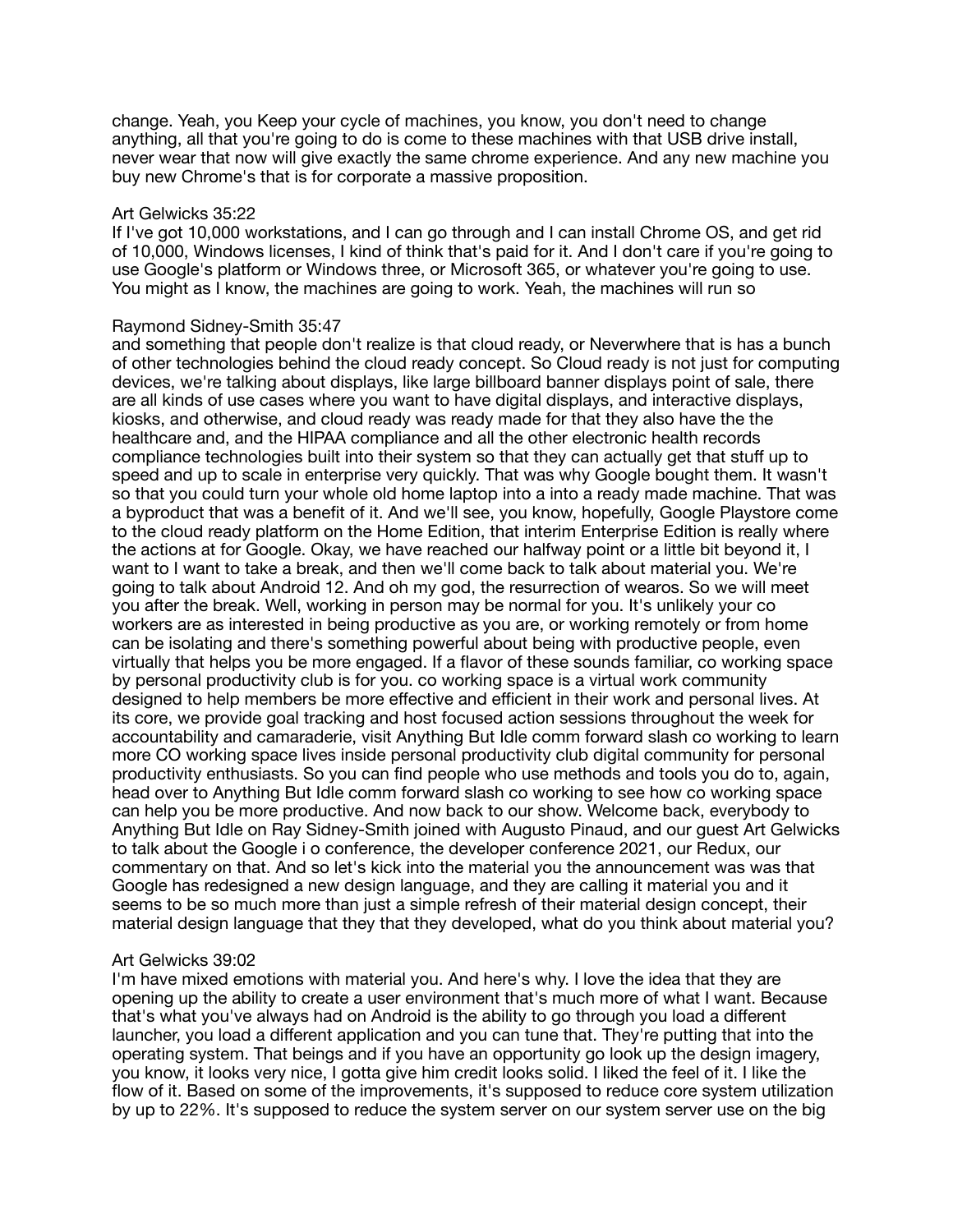cores by up to 15% notifications are going to get cleaned up But this isn't all that new. It's just new for Google. I mean, Motorola has done this in the past. Samsung has one UI, I mean, you've got all these different user interfaces. They're going to be pushing this on the pixel phones first. But I don't know how much of a difference this will make across the other user interfaces. And I'll go from Samsung being my bailiwick as of late. One UI, some of this may transfer and some may not. But a lot of this functionality is already in there. So while I think it's really nice, and I know they're going to make some, some nice improvements in like, the motions and the animations and things like that, it's not a game changer type of thing. That said, it's also being carried down into Chrome. So it's a positive no question about it.

## Raymond Sidney-Smith 40:51

I think that we're where I fall on this is it is a challenge, a direct challenge to the design aesthetic of apple. Android has to date been really working. And I think that Android 11, even Android nine made leaps and bounds toward having a cleaner, modern, slick interface. But the reality is, is that it still took a lot to customize the experience of the Android operating system, especially with the modern architecture. And my ongoing gripe with Apple is that they don't, they didn't like, and they don't like giving up control over the experience. So they want it to look like apple, and they want everything to look, if they could stop all customization to all Apple products, and only have one user interface on the ecosystem, they would do it right. And, and that makes a lot of sense for the Apple users. And it's not to say that Apple users are stupid, or that they're incapable of doing complex things. It's not anything about that. It's the aesthetic, right? They, they want an empty room, and a singular iPhone sitting in that room with white furniture. And all for you, all you see is that one device, right? Like that minimalist design aesthetic is absolutely an apple thing. So I get it. But for the rest of us, right, that's a very luxury market, and very small number of people on the planet. And for the rest of us, we want our products to become ours, right. Most people have a phone case, most people want to be able to immediately customize like, honestly, I don't know what most phones people have when they're walking around the streets, because they have cases on them. And they look completely the same. They just look like you know, rectangle, flat rectangles. Holding a device. You don't necessarily know what devices people have today. And people like customizing, they'd like it to be unique and material you especially with some of the features they showed in Android 12. And we'll talk about some of those now, which is, you know, the ability to do color extraction. In essence, the person who did that part of the keynote, I forget his name, but you know, you in essence can take a photograph. And that photograph will identify a color palette from the from the photograph, and then pull that into the design. I just think that's so smart and so competent of Google to start looking at different ways in which to quickly customize an experience for people in a way that personalizes and I think just that fact is, is I think the the reason material EU is going to go far.

# Art Gelwicks 43:24

It's it's a nice idea. Again, many of the launchers have done that. But I don't think this is targeted to an audience who loads a different launcher. I mean, if you're if you're a nova launcher, or a Microsoft launcher or whatever user, this isn't shot at your direction, this is at the application level. Because I don't care what launcher you have, it doesn't change what your applications look like. And this is a design standard that digs itself all the way down into those. But secondarily, it gives you that ability to have that customization without having to go and load a launcher. And I you could dig out the stats, but it's not everybody who goes and loads them. And it's something that you have to maintain you, you give up something to get something now I again, I will be very curious to see the major major manufacturers, how they integrate this into their core systems. So like a Samsung, how do they incorporate material you into one UI? Do they make that a transparent connection so that if you make material UI changes, you can see that reflected in your one UI interface. I think they're going to have to do that to be for those platforms to not run parallel to this. But I think this is a deeper piece. And I think you're hitting on some of the key things we're talking about, you know, the colors and the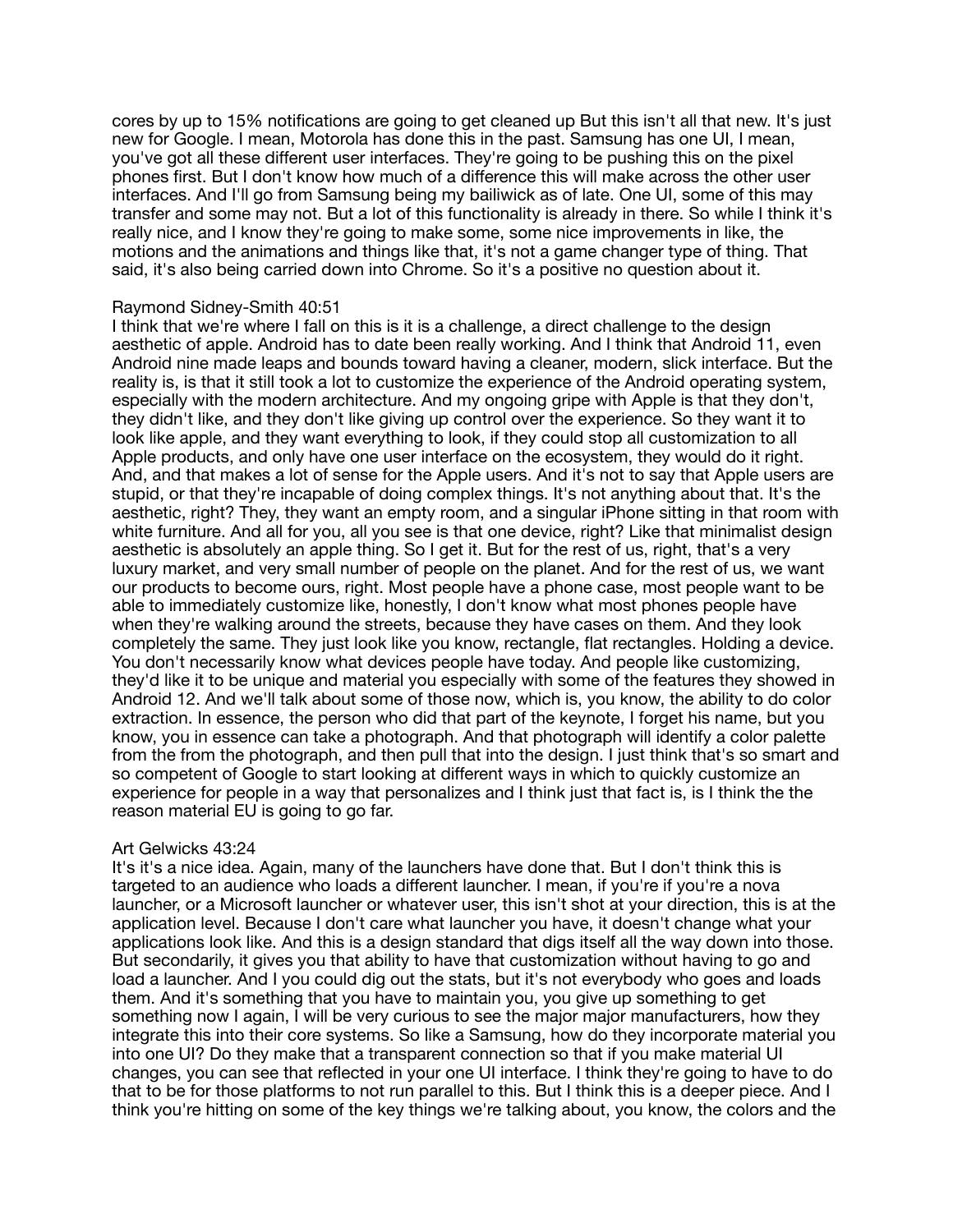things like that. But I think there's more to that user experience. It's a deeper thing that Google saying look, we want more polish on this. We've always had good engineering tools. Now Want to want that user feel to be a little bit more premium. And again, targeting pixel is a good place to do it. Because pixels pixels one of those things that it just kind of works, a lot of tinkering. It's just it's about as close to an apple type of devices you're going to get. So I'm very anxious to see how this plays forward. And how far out it plays. And as we talk about things like wearos, later on, I think we'll see that this is going to keep popping its head up.

## Raymond Sidney-Smith 45:33

Yeah, so so just on the heels of what you're talking about in terms of launchers being installed, you're absolutely right. Most people are not launcher installers. And this brings a lot of those capabilities to the average user without having to muck with a separate launcher. And that also means that those features that people would typically say, Oh, you need a launcher for are going to go away. So that's I think that's going to increase the speed and efficiency of the operating system, if it doesn't have to have more code to be able to do the same thing. So that's where I think a lot of those cost savings in compute power are going to come down. And just a note that widgets will be different. So while the software the applications won't be changed, the way in which your widgets appear, will I mean, the rounding edges around the widgets, all those kinds of things are happening. And to your point about how quickly you can get access to it, if you have a pixel, you can go in at now into the Android 12 beta, and actually start to see it. Just know that, you know, it might have a few glitches here and there, but it should be fairly stable for most people to use. And, you know, just be mindful of anything that you have running that, you know, you're gonna have to, if you leave the program, you're going to end up having to wipe the machine and go go back to the prior version. So it's going to wipe out some of those preferences and other details. But some some key points. This Android 12 is bringing material up to pixel in the fall. But as Google noted, material EU is coming to Chrome OS, to Google Chrome, to where OS and to I mean, I think I heard them say it right to basically all our other Google products that are out there. This is remarkable to me. I mean, I think about the chrome profile, which just came out, you know, recently, now we have different profiles where we can have different user instances logged in. And sometimes, right before you're about to present a webinar, it freezes up on you, like it did this morning on me. But for the most part, I think chrome profiles are an amazing addition to the Google Chrome ecosystem. And, but the ways in which I, I'm one of the Google Chrome product experts, and I spend time in the Google help community helping folks out with Google Chrome issues. And in volunteering in that space, you see a lot of conversations about people wanting to customize their chrome experience. And the issues that come into play doing that material, you I think it's just an amazing potentiality here for us to be able to quickly and seamlessly turn go from Google Photos and say, Hey, you know what, I want to take this photograph. And now make this my theme. Right? Think about, you know, a parent takes a photograph of their children clicks on it, it now becomes the profile theme for that particular chrome instance, that's an amazing power that didn't require a lot of heavy lifting. So you go from zero to 100, and just seconds, and hopefully now we can synchronize that. So now it just basically picks up on my pixel five, and then it picks up on my Chromebook. I mean, I would really like to have that kind of synchronization happened across the ecosystem if I want it. And we already see that with so many other Google services, why not with its interface? So I'm looking forward to this in that sense.

# Art Gelwicks 48:46

Yeah, I think I think you brought up an excellent point about taking over functionality that's having to be done by third parties, this type of functionality like this automatic approach. For example, Samsung has apps that will do that. And you can do that. But if you can, if I'm a developer, and I can pull out of the operating system to do that, that means I don't have to have more RAM chewed up to be able to provide the same functionality. So I can free that up and use it for something else, taking advantage of the power of my device. So there's no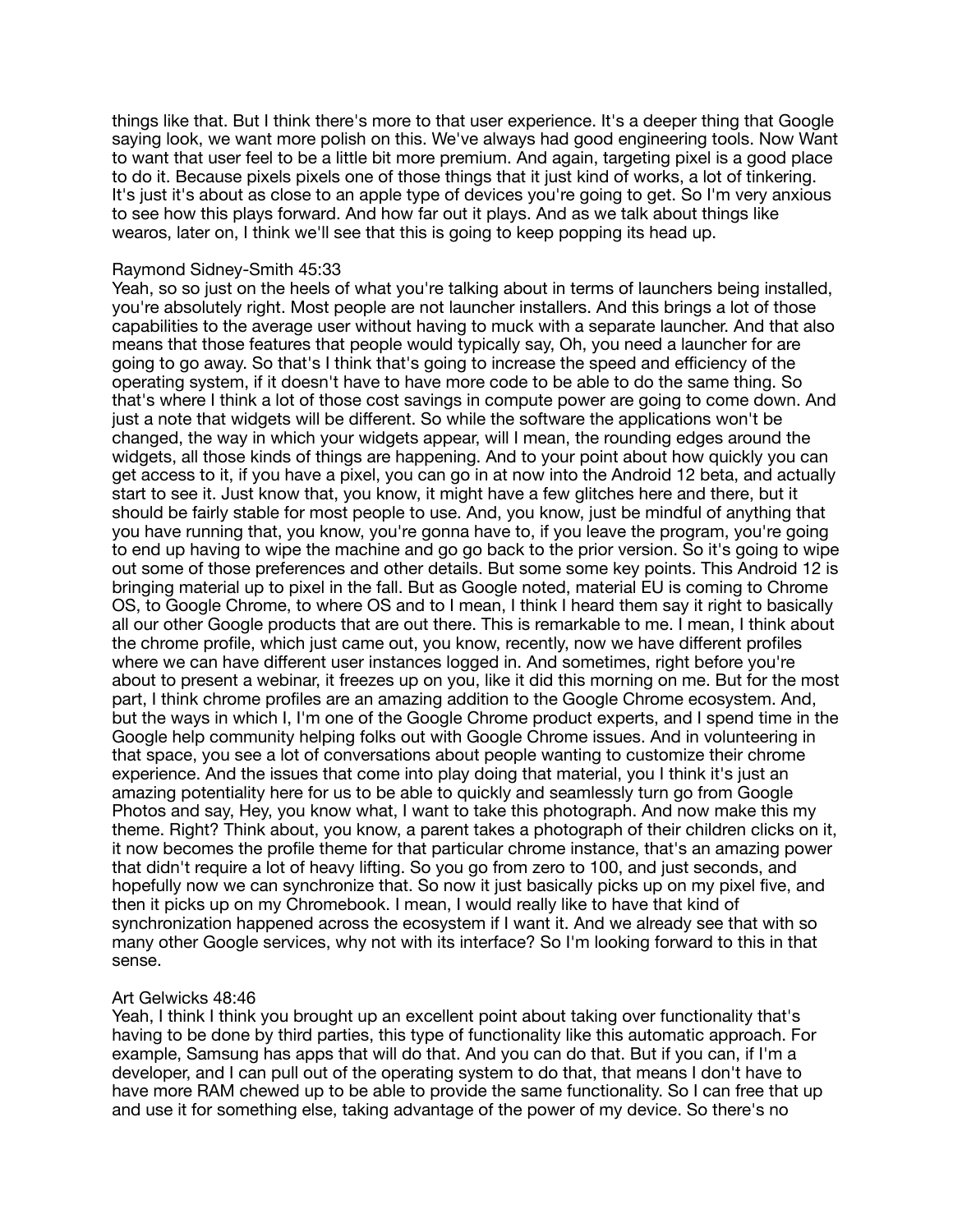downside I can see to this. I'm very curious to see how it comes out and evolves. But your point about it spreading across devices, I think is probably the most important thing. And the less the less it gets in silos, the better off it is. Sorry, go ahead.

## Augusto Pinaud 49:33

No, no, i i agree with you that one of the things I appreciate about living on an iOS ecosystem is that is that it doesn't matter which device I grab, I can drop the iPad, I can run the phone, I can run anything. And it is exactly that same experience. And I think this is one step towards that direction. And that is incredibly powerful. to being able to grab any device and in my case, and have that exact same powerful experience, though, I don't need to choose, okay, what I'm going to do, should I grab the big iPad or grab the little iPad, it doesn't matter I both will be as capable of, and I think this will really make the Chromebook platform and the Android more powerful. Okay, what I want to grab you, I want to grab my big Chromebook, or I want to do it on the front, or I want to do it on the tablet.

## Art Gelwicks 50:32

But the difference there is, Apple has chosen for you what that experience should be. What Chrome's allowing, or Google's allowing you to do is to choose what that experience should be across the devices. And that that's literally the two sides of the coin that we've always seen with these two. And I think that's a good thing. I, I know a lot of people who have their Android devices configured so they look like iOS devices. same shape icons, color scheme, the whole nine yards. I'm like, okay, go buy an apple. But in

Raymond Sidney-Smith 51:05 30 30%, less cost?

## Art Gelwicks 51:06

Because they got four devices for the price of one. Now, did I say that? So it's, it'll be very interesting to see where they go with this. I like the fact that we did mention it briefly, that one of the things this is crossing into the warehouse space, too. Right. So it'll be interesting.

## Augusto Pinaud 51:23

I agree with you on that. There is I think there is an important distinction to make that that you said is true for certain level of tech level user going up. But that non techie user who get the Android, okay, will not experience to man will not experience any of this and now out of the box, they will get that consistent experience. And I think that's a change and you're not the average user. So yes, you will be able to you will think and to install, break, you know, hack, all these things in good terms on your own devices, the average non tech user who is buying this cheap Android, okay, and a cheap Chromebook, don't have an idea how to do that now, out of the box, they will get the consistent experience. And I think that is critical.

## Art Gelwicks 52:23

And it really raises. See, you're raising an interesting point. Because when you think about for example, Motorola, Motorola was always touted as being as close to pure Android as you could get without being on a pixel. So when you look at that type of player in this space, for example, if I'm going to bring out a Chrome OS tablet, or an Android tablet, now do I bring it out with Android 12, knowing that it's going to have this customizable UI, that I don't have to layer a skin on top of that I don't have to take care of does this open up opportunities for me as a hardware manufacturer, or as a software developer? You know, can I leverage this, this material you interface designed to say, okay, whatever they want it to look like, I know, it's going to be fine, because I'm following the spec. And I don't have to worry about designing this part of it, I can put it into the functionality and the reliability of the app. So it I will be very curious to hear what people think as they start to put this thing into use.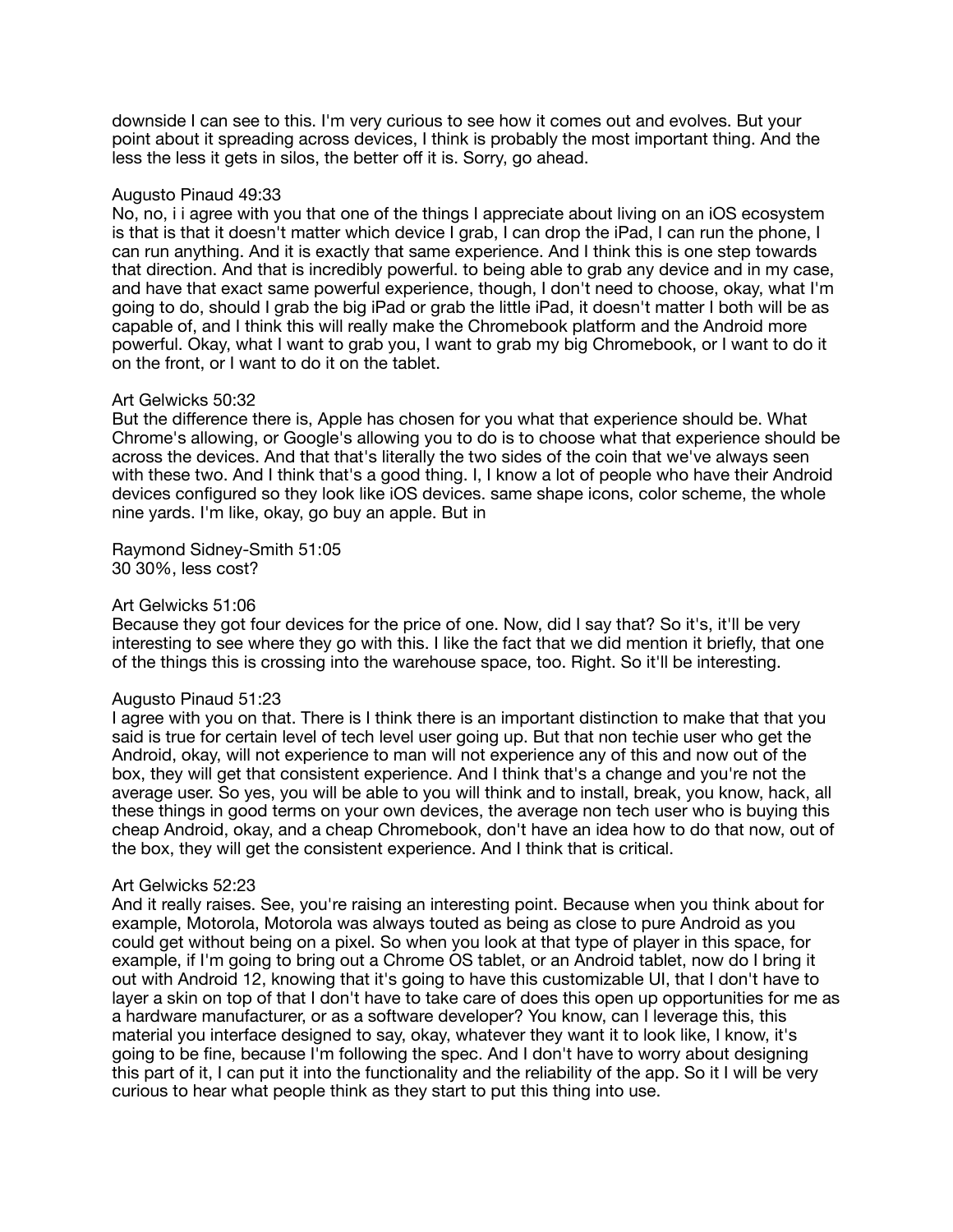## Raymond Sidney-Smith 53:29

Yeah, so So Google brought out project trouble to be able to get more people to update the Android operating system in faster speed. And now they say that roughly about 30% of Android devices are on the latest version. So that's pretty good. It could be better. You know, Apple is way higher than that in their in their ability to get their older devices, legacy devices upgraded to the latest versions, before they sunset them from support. And so we want to see more of that purely from my perspective that if you have a later version of the operating system, more security holes are filled, and a more secure environment makes us all more secure. But you also get the features with it. So I think that we have to move in that direction as well, which is understanding that getting Ed getting users and getting OEMs. to both understand the importance and power of getting to the latest version is going to be important. I know we're running a little bit slim on time. And so I want to talk a little bit about where else before we close out. But I did want to mention that Google did give a nod. It's not just lip service to privacy here. Obviously, Apple is currently being billed as the most, you know, kind of secure of the two operating systems. And the reality is, is that Google is out there working very hard to get Android into a position to push that message that they've created a new privacy dashboard. They also have the new private compute core. This is not a separate chip. This is actually a segregated space on the chip that gives you this very, very powerful layer of security, it's open source. So there's no, there's nothing being pulled over anybody's eyes in terms of being able to see the transparency is there to be able to see what private compute core does. And that means you have this segregated space as a developer, to be able to put really secure stuff into that space, and know that you're going to be able to utilize that information that you might be collecting about users, and not make them feel totally creeped out that you're taking this information from them, because it is going into this secure space on the chip. Just a couple of other really quick items. The the new TV remote feature that is coming to Android 12 is just wonderful. I love it, I want it and I wanted yesterday, digital key, the digital car key, which is the name of the ability for you now to seamlessly unlock lock and start a vehicle right now BMW is the only supported vehicle make, but they are hopefully going to bring this out to more car manufacturers very soon. And so I thought they announced, as you said earlier, art was kind of like a, you know, firehose of features coming out of Android 12. We will undoubtedly report about this once Android 12 actually comes into GA, general availability, and we're all using it. But just know that these things are on the horizon, aren't you, we're gonna say,

# Art Gelwicks 56:19

I'm just wanted to say that the thing about the privacy thing to me this is again, another case of this being table stakes, now, they have to do this, everyone who is in this space has to have this kind of offering, I'll go back to Samsung, Samsung has their for their Fort Knox solution on their devices, for file storage and for secure access. Microsoft has their personal vault. Privacy has got to be the core consideration of these things. And it's it if they didn't do this, this would be one of the big things I would be going guys, what are you doing?

# Raymond Sidney-Smith 56:56

Yeah, so Google has just recently we talked about this last week or the week before that, about the fact that they put two step verification into, you know, into people's accounts, that could utilize the technology, they're really pushing the, the envelope here in terms of making sure that people are taking privacy and security seriously, and whether or not they're trying to level those up for them in and hopefully a as frictionless environment or friction free experience as possible. And I just really like it, I love the fact that now Android 12 is gonna allow you to unlock your Chromebook from your phone, you know, and so they're, they're extending Smart Lock, you know, I currently have Smart Lock attached to my wearos watch. And that allows me to unlock all kinds of things, just by virtue of proximity to those devices. If I step away from it, it relax, and therefore I don't have to worry about it. But the amount of time I spend around my Chrome devices is remarkable. And just to be able to be in its vicinity, and never have to unlock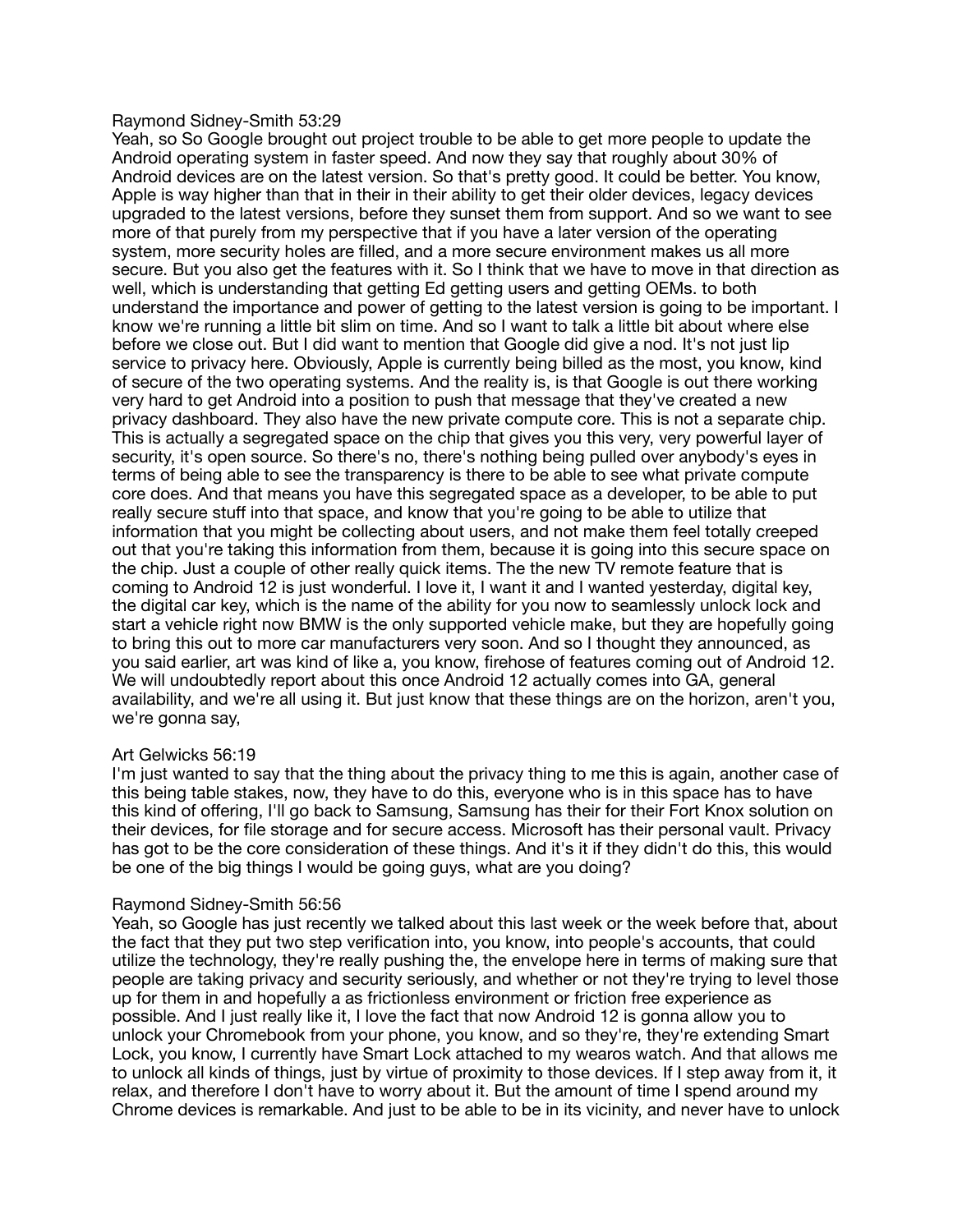these things, because they're just open because they know I'm here based. If my watch is not on me, my arm is severed. So somebody call somebody called law enforcement, you know, like, so it's great that I have that capability of being able to connect my devices in such a way. And I just I'm looking forward to seeing more and more of a phone hub, as well as other parts of Chrome OS really tightly integrated in that security function. But talking about where OS, they announced, I think brilliantly, that they are working with Samsung to bring wero os back to life. I could I would have about a year and a half ago said, you know, warehouse was dead on arrival, there are lots of rumors about a pixel watch, I really, really still hope this fall, we will see the launch of the pixel watch. But that's to be determined. And yeah, so they've decided to take ties in and sunset ties in for wearables. And Samsung is still gonna keep ties in running for, you know, Samsung TVs and for all of their other, you know, display products. But for wearos, they're going to sunset ties in, and Samsung and Google are going to work together to make where else better. And well, here's all

## Art Gelwicks 59:10

the things here's where it gets neat. They they will kill off ties in as the operating system on Samsung watches. However, they're going to use one UI as the user interface. Which to me makes sense because the tie the ties and based one UI interface is a better interface than the wear Oh s interface. And they're going to drop the O s part and they're just going to call it where what I think is more interesting to this is the sub story, which is the integration of Fitbit fitness technologies into this combination. And what we're going to see first is we're going to see Samsung watches come out running a five nanometre chipset in it that is going to be more energy efficient, and it's going to be faster. It's going to run aware iOS based operating system. That's easy. To develop for, it's going to run the one UI interface which makes the watch easier to use. Matter of fact, the new one, they're even talking about still going to bring out the rotating bezel, thank you. Because I don't like sliding bezels. I like my old school rotating bezel. But that combination, then as once that gets established, we're going to start to see and I'm going to call it now we're going to see Fitbit devices start to come out in this combination. And this trio, I think is going to reset this, this entire idea of the wearable space. If I were in Apple Watch land, I would be looking for a whiskey bottle at this point because they are going to make a play.

## Augusto Pinaud 1:00:41

But that except that he's really excited actually. Okay, as a person who is on that on that place. Again, one of the problem is, and this is a problem of Apple is they can continue developing. But if they Apple is the kid that will only study for the test when he knows there is somebody who can get better grades. Okay, that was a typical killing on the classroom that didn't prepare for the test because he knew he can get an A, and nobody else will. That's that's Apple, Mo they are way ahead. They the last two releases has been okay. Why? Because the distance was just doing okay is so abysmal with the competition, that there is no. So what I hope now was this, and this is a recent I was really excited about it is this is going now to tell Apple Okay, now here is we are going to race it and race it again and what you're going to do about that, and I think that's going to be really amazing.

## Art Gelwicks 1:01:44

I cannot mention enough how how important I think this is because it's difficult for Samsung to write applications for Tyson. There was a really interesting story that I found talking about this. And one of the reasons why some people are speculating that Samsung was willing to make this play is within the Korean market, there's an application called cow chat. And cow chat is very much like WeChat and WhatsApp and things like that. But in a country of 15 million people, it has 46 million users. cacau chat has said flat out they will not write a Tyson based application. Well, that's a problem. If you want that wearable messaging capability on your device, and the incredibly loyal Samsung users that are in that market space, you got to find a way to play it. And I think the timing couldn't have been better on this. I think Google and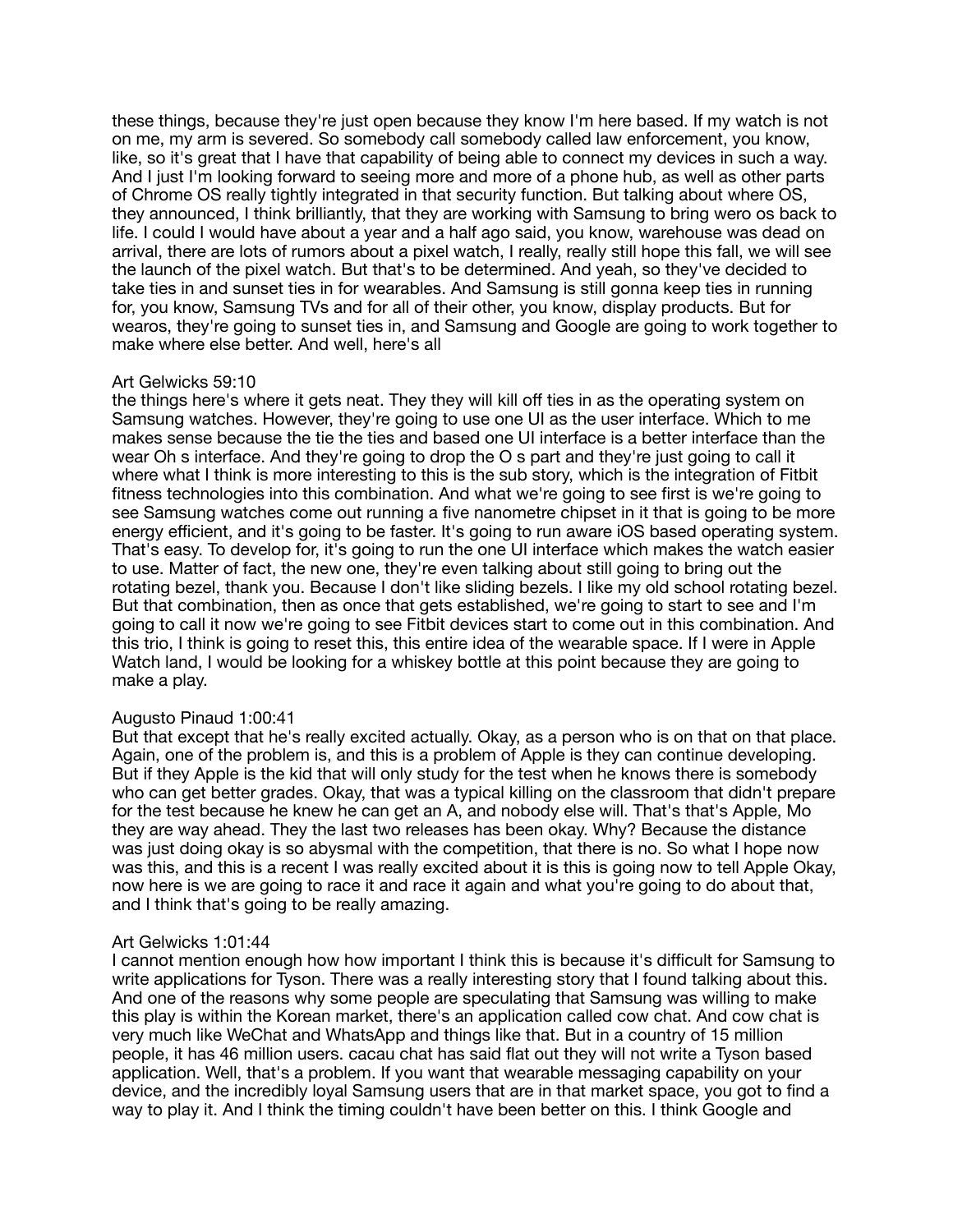Samsung, when you look at all the other things they've been tying together, have really pulled these pieces together, I will be very interested interested to see if the linchpin of this whole thing doesn't become Samsung. And the reason why I say that is, is when you start to look at applications such as the outlook application on Google or on Android that is supported on your smartwatch to be able to see email notifications, you can do that now and respond to notifications. You just wait till you can take a team's call off of your watch, or respond to a chat for a team's session. And that pass through capability. I think we're going to get closer to that because of this underlying commonality that we're starting to see. But I think the fitness one, the fit the Fit Bit. factor in this is the X Factor. I really think that's the X Factor. Because when you look at the high end Fitbit and their capabilities, yeah, they do a lot but not they're not in the same space as a smartwatch. Now they can be now they can be plus net, for example, the new Samsung smartwatch that's gonna come out the four, they've already taken out the OS or the oxygen sensor. They've, for some reason, they and there's a couple of reasons why they do it, but they back that tech out. But they're gonna be able to bring that tech immediately right back to the fore when they're ready. And whether they want to do that on a Samsung device, or all these other ones that we haven't really talked about. And I haven't I don't know if you guys have seen anything or not. I haven't really seen anything about how does this work with legacy devices. So if you're like a fossil fossil makes a ton of wearos watches there's a ton of like Michael Kors watches and that certain tick and all those other ones. Are they going to be able to pick this up? will this go back and retroactively upgrade? I'm keeping my fingers crossed too, right? Because this is an old wear frontier that just keep if this were made by Timex, I could use the old saying because it just keeps ticking. This is where Yeah, the legacy on these devices and The lifespan on these devices should be long, the hardware should fail before the operating system gives up. And up until this point, Samsung has been able to support that with Tyson. I've got to Google or I've got to wear a Wes fossil in the drawer that I tried when this announcement came out, and I survived it for half a day. And then I put it back in the drawer.

# Raymond Sidney-Smith 1:05:21

Because I So a couple things before we close out one, yeah, I've got I've had this warehouse watch for many years now. And really the only thing lagging on it lacking on it is the lack of updates. And, and so if it had the latest version of were on it, I think that it would be phenomenal for me, I am able to take and make phone calls directly from the watch and have a seamless conversation with it, it is tied to the phone. So it's not like I'm not without the phone. But you know, I've locked myself out of the house a few times now. And, and I've been able to unlock it because I can just voice into Google to unlock the front door. And since we have a connected watch, it then will unlock the front door for me or I can open up the garage by voice. So my watch is capable of giving me that capability that you know, I walk around without my phone sometimes, you know, and then you locked yourself out. Now I need to do that for the roof deck, we've got to get out, we've got to get one for the roof deck because I have locked myself on the roof now. And that is not a fun experience. So I thought to myself, well, I'll just ask neighbors to like come in the garage, and then or from the front door and come up and let me in.

## Art Gelwicks 1:06:31

Take Take this whole thing full circle, though to when we started talking, run lamda through your through your watch, have that conversation with that device on your wrist to get not only the information, but to make those dinner reservations or to you know, arrange for that pickup or whatever, you know, get medical advice, that all these pieces start to tie together, then they start to make logical sense. Now, I don't want to get too hyped on this because it's still Google and it's still a watch. And they still suck at that until they do better. But I'm hoping that the influence of Samsung success in this will help them focus on the part that they could do well, which is the underlying operating system. So we'll say I'm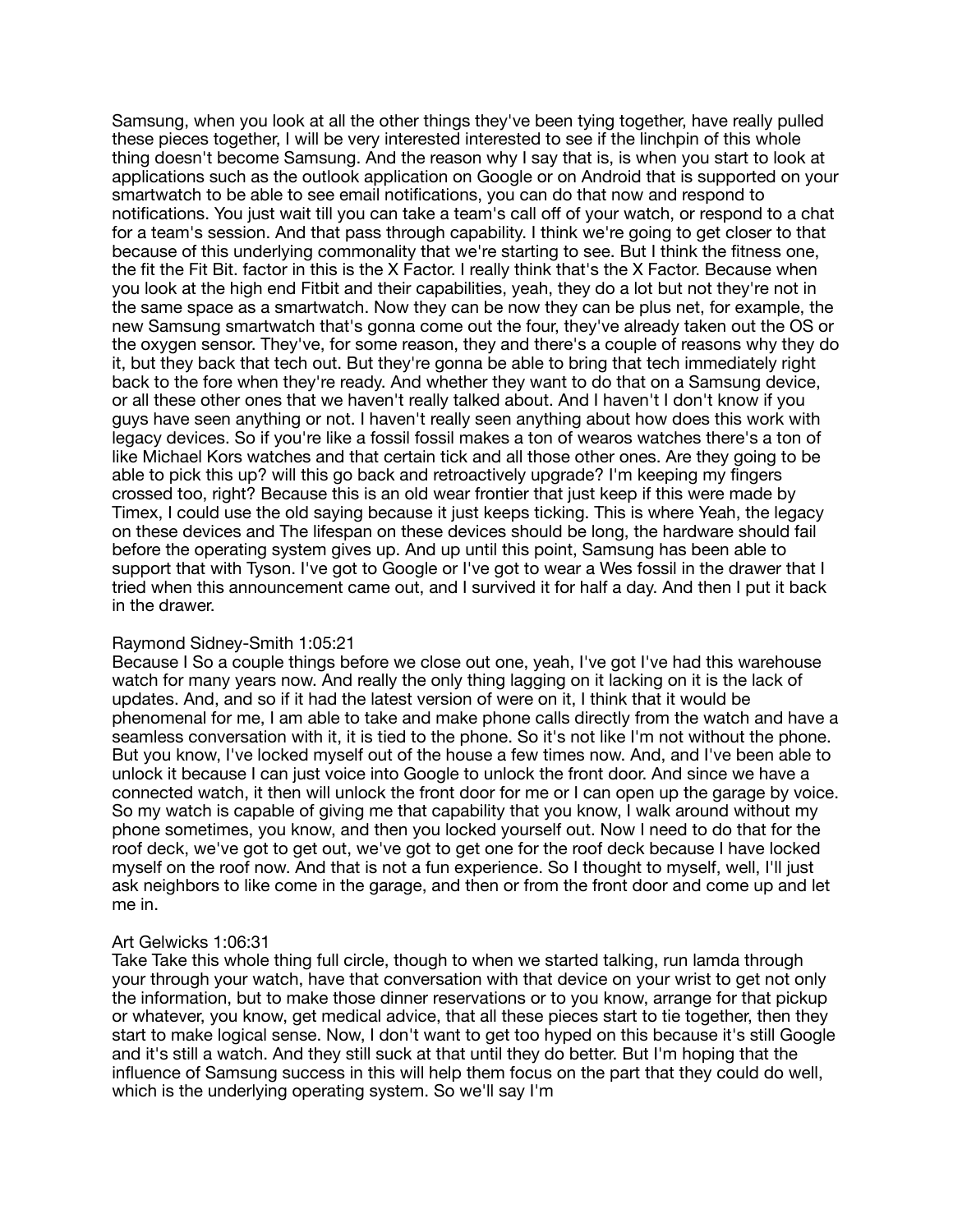## Raymond Sidney-Smith 1:07:19

I'm bullish. Yeah, I'm bullish and hopeful on this. Because Fitbit, Fitbit is serious, they have been serious about this for a long time. And Samsung is a player who's serious in this market. And Samsung is about making money here. And you notice something very important, which is the cacau. You know, talk application ecosystem is very important to this to Samsung, and they want to be able to appease to those folks, I do want to note before we close out just a couple things here. I think that there is a huge developer opportunity here. Because the new experience on where is going to be that the apps can be installed from your phone, as opposed to plunking around on the screen on your watch. And I think that's going to be just great, you know, you see now apps inside of the Play Store. And now you can choose your watch to be that install device option just like you now in the Play Store on the desktop, you can select the device, you want to install Chromebook Android, otherwise, you can now push the application to the device without having to go on the phone and find it, I think there's going to be a great app discovery opportunity here. And that's going to give developers more interest. And, you know, in developing for the wear platform, I'm really excited their continuous heart rate monitoring will hopefully come to the health and fitness experience because of Fitbit. And the latest technologies that are underpinning where and how they're developing. And here plus Samsung has had it for a while. And those are things that weren't available on were because of the load on the system. You can install separate applications for that. But I think more and more of these kinds of things for being able to do blood pressure monitoring, you know, that currently the end the lace Android version on on pixel has is able to you know, do respiration and all those kinds of you know, blood, I would have said heart rate monitoring from the from the camera, you know, just touching your finger to the the lens with the with the with the light, what do you call the light, the flash Lord was escaping me there. You know, though all of those pieces I think are going to be really great. And tiles tiles are coming back in a better format. So you're gonna get more tiles, and swipeable. Just it's so

# Art Gelwicks 1:09:26

there's they're also including a tiles API, which means Yeah, workers will be able to develop their own Yay, it's about time. Plus, we start to pull in the technologies such as the EKG capability and being able to have that functionality. There is a huge opportunity for this to finally get going in the right direction. I just I hope that Google gets out of their own way. And they say, look, we'll we'll write the underpinnings. You guys all figure out the hardware and you figure out all the other pieces And we'll just drive it and make make the apps work. That would be a win win win across the board in my book. I hope it happens. I really do. need to upgrade my watch, and I want a really good excuse.

## Raymond Sidney-Smith 1:10:15

I am definitely ready. I've been ready for a good year or more. All right, we have reached the top of our time. We have an announcement before we close out Augusto, what's going on? Tomorrow? I think tomorrow.

## Augusto Pinaud 1:10:28

It is tomorrow Actually, yes. And the personal productivity club we have. The second event of the comparison we're doing with to do is and remember the milk Dr. Frank, Buck and myself are going to come and talk about how collaboration work and how that task collaboration happen. In remember the milk as well is in us introduced.

## Raymond Sidney-Smith 1:10:54

So for those of you who are listening to the podcast this morning, that is this evening, may 25. So at least eastern time at 6pm, Eastern Daylight Saving Time. So make sure you know that if you're listening to the podcast right now, you should be getting it on your calendar. Because it'll be it'll be just in a few hours from the time in which you listened to it. With that. I just